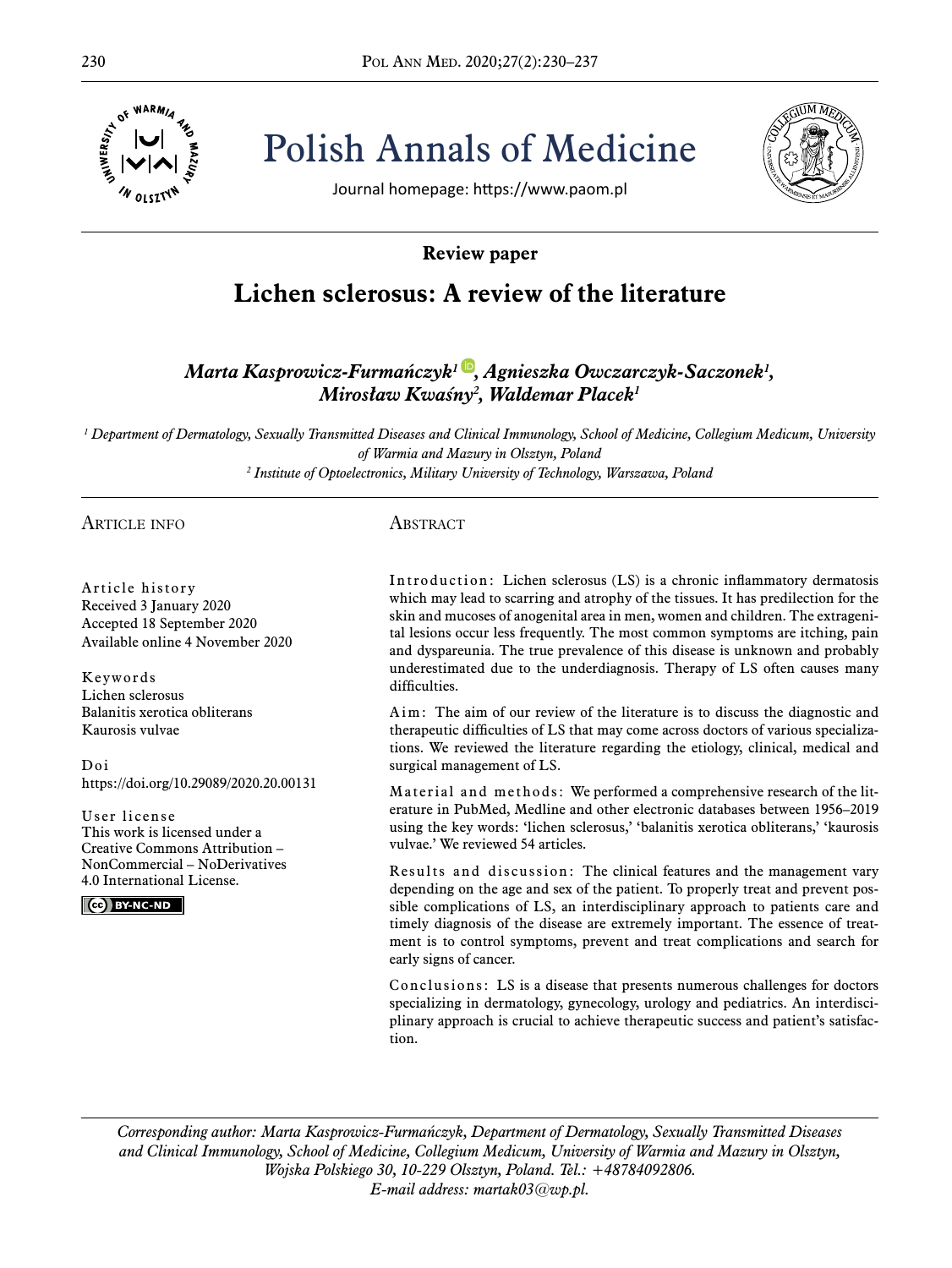## **1. INTRODUCTION**

Lichen sclerosus (LS) is a chronic inflammatory dermatosis which may lead to scarring and atrophy of the tissues. It has predilection for the skin and mucoses of anogenital area in men, women and children (83%–98%). The extragenital lesions occur less frequently (15%–20%).1,2 The initial whitish patches and nodules usually develop into large, white patches of atrophic skin. The most common symptoms are itching, pain and dyspareunia. LS was first described by Hallopeau in 1887. The true prevalence of this disease is unknown and probably underestimated due to the underdiagnosis (one third of the cases can be asymptomatic) and patients are distributed among different specialists (gynecology, dermatology, urology, pediatrics). The estimated prevalence in adult women is up to 3%, in men 0.07%. LS may occur at any age.3 Woman mostly show two morbidity peaks: prepubertal and postmenopausal. In male patients it appears in both young boys and adult men.

## **2. AIM**

The aim of our review of the literature is to discuss the diagnostic and therapeutic difficulties of LS that may come across doctors of various specializations. We reviewed the literature regarding the etiology, clinical, medical and surgical management of LS.

#### **3. MATERIAL AND METHODS**

We performed a comprehensive research of the literature in PubMed, Medline and other electronic databases between 1956 and 2019 using the keywords: 'lichen sclerosus,' 'balanitis xerotica obliterans,' 'kaurosis vulvae.' We reviewed 54 articles.

#### **4. RESULTS AND DISCUSSION**

#### **4.1. Etiology**

The etiology of LS is unknown, but it seems that the disease can be associated with genetic, infectious, hormonal and environmental factors. Familiar cases of LS have been reported, and immunogenetic studies revealed a significant association with the HLA DQ7 antigen. Of patients with vulvar LS, 8%– 39% report a family history of the condition and only 1% of male genital LS patients have a family history.4 An increased incidence of tissue-specific antibodies (up to  $74\frac{1}{2}$ )<sup>5</sup> and other comorbid autoimmune diseases, especially thyroid disease, have been observed in women suffering from LS.<sup>6</sup> Correlation has not been reported in men. A transcriptosome from LS of male anogenital area has excluded the expression of genes associated with autoimmune and infectious diseases.7 In contrast, circulating anti-extracellular matrix protein (ECM-1) antibodies were found in both sexes.8 The role for tumor necrosis factor  $\alpha$  (TNF- $\alpha$ ) in the pathogenesis of LS has been

reported. There are some cases suggesting encouraging outcomes of the treatment of LS in male with adalimumab.<sup>9</sup> In men the coexistence of LS with high body mass index (BMI), coronary disease, diabetes and smoking was described.10 LS has also been shown to be associated with injuries and chronic inflammation (the isomorphic phenomenon).<sup>1</sup> The skin lesions may occur at the points of pressure and friction exerted by underwear,  $11,12$  cycling,  $13$  rubbing or scratching, or due to repeated masturbation.14 LS can also appear in old surgical and radiotherapeutic scars. The occurrence of skin lesions may be also caused by infections, including pinworms.<sup>15,16</sup> The role of *Borrelia* infection as an etiological agent remains controversial. Currently, there is no significant evidence for a connection between LS and *Borrelia burgdorferi*. 17

#### **4.2. Clinical manifestation**

The diagnosis of LS is based on the typical clinical and histopathological features. The lesions characteristic for LS are hypopigmented porcelain-white well demarcated from the surrounding papules that coalesce into sclerotic plaques, often associated with extensive petechia areas, less often blisters. Hyperkeratosis is predominant. In the anogenital form of LS, the main complaints reported by the patients are itching and burning, which may increase in the evening and cause difficulties in falling asleep. There may also be pain and dyspareunia as a consequence of erosions and ruptures. The extragenital form is usually asymptomatic. Skin



**Figure 1. LS of the anogenital area in 34-year-old woman (lesions located on labia major, labia minor and vaginal vestibule). Involvement of the perianal area – 'eight symptom.'**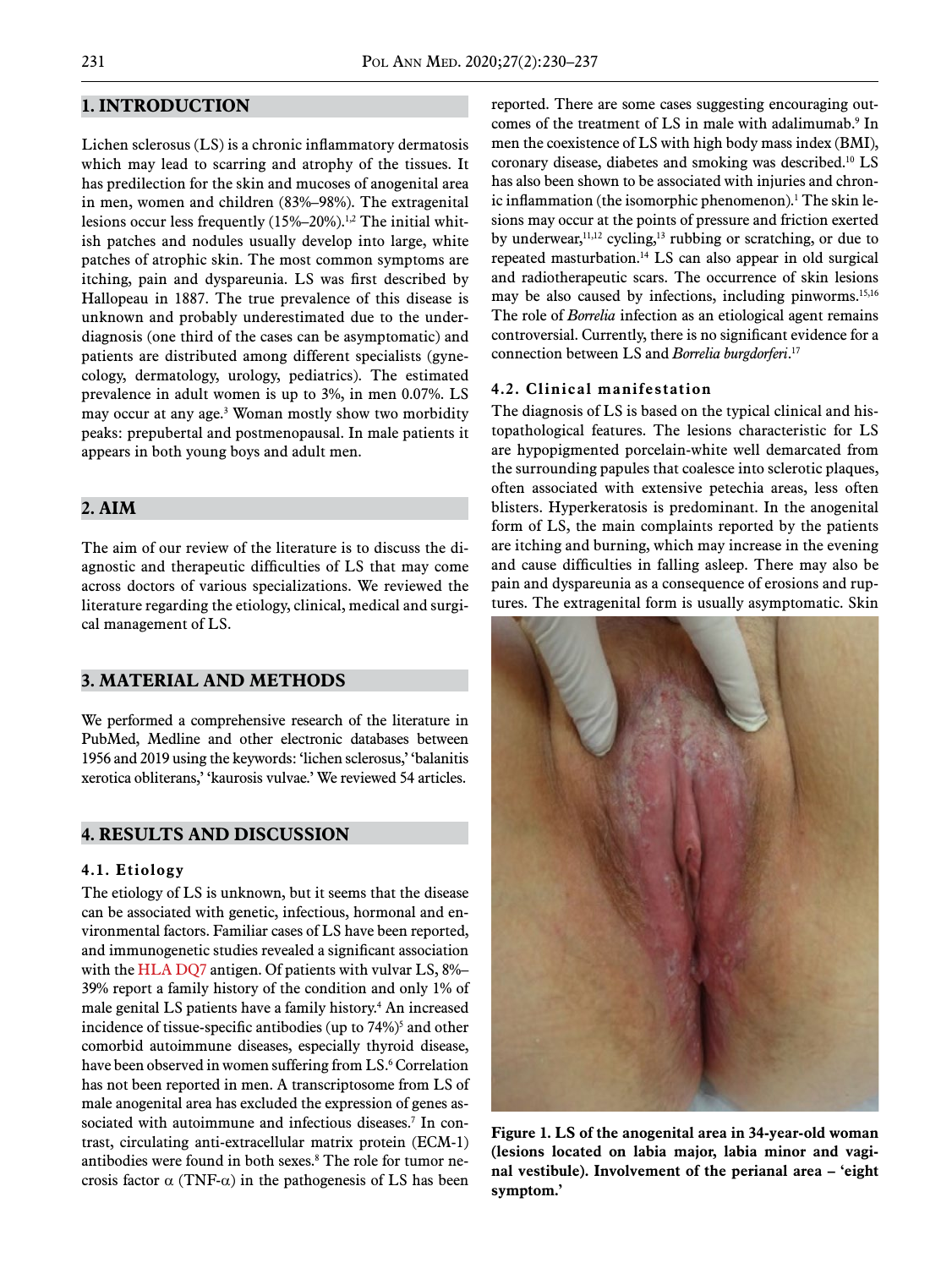

**Figure 2. LS localized on the glans penis: white, multi- -shaped, flat plaques.**

lesions may occur anywhere on the body, although typical locations in extragenital form are the lateral surfaces of the neck, torso, armpits and arms. LS is a relapsing-remitting disease and has a slight correlation between clinical symptoms and the duration and severity of the disease.<sup>18</sup> The clinical features and the management vary depending on the age and sex of the patient.<sup>19</sup>

In adult women, lesions may be confined to the labia major, but usually involve and sometimes obliterate the labia minor and vaginal introitus. The anal area is affected in 30% of the patients, giving a characteristic figure of 'eight' or hourglass (Figure 1). The vagina and cervix are usually not involved, unless significant prolapse of the reproductive organs is observed.20 In the course of the disease petechiae, blisters filled with bloody content, erosions and ruptures may form. In some cases, as a result of scarring, there may be complete atrophy of the labia minor and clitoris, restriction of vaginal entry and narrowing of the urethral opening (thus causing dysuria). $21$ 

For LS in prepubertal girls, the clinical features are similar to that found in adult women. The most common reported complaints are vulvar pain and pruritus. The perianal area is affected more often, which can lead to constipation and painful ruptures in the anal area. The lesions usually heal during puberty. No cases of carcinogenesis have been reported in affected areas, but scarring is possible.<sup>22</sup> The lesions may be similar to those seen in sexually abused patients. It is very important to always remember that these diagnoses are not mutually exclusive and appropriate measures should be initiated if sexual abuse is suspected, especially that sexual abuse may be the cause of LS (the isomorphic phenomenon).23

Genital LS in male is the most common in uncircumcised middle-aged men. The disease is usually confined to the glans penis and the prepuce or foreskin remnants. The

penile shaft involvement is much less common and scrotal involvement is very rare. The first manifestation of the disease may be a sclerotic ring at the prepuce edge. The perianal area isn't typically occupied (Figure 2). Phimosis, painful erections and dyspareunia may occur due to lesions. In a prospective study of 75 patients with severe phimosis treated by total circumcision, eight (10.6%) have had histopathologically confirmed LS.24 If the external opening of the urethra is involved, its narrowing and obstruction may occur. There have been reports of renal insufficiency due to obstruction of the external urethral opening, as a consequence of untreated LS.<sup>25</sup>

In boys, the penis is involved in 56% and the external urethral opening in 37% of patients with LS. The occupation of the perianal area, as in adult men, is extremely rare. Phimosis is the most common comorbid symptom. In a prospective study of 45 boys with acquired phimosis, up to 60% had LS, while in the study of 55 boys with congenital phimosis, LS was found in 30%.26

Typically, extragenital lesions are located around the neck, upper torso, armpits and arms. Rare locations include lips, face, scalp, hand, feet and nails.<sup>1,27</sup> The typical changes are porcelain-white papules, merging into larger, slightly hardened lesions, with variously pronounced follicular hyperkeratosis. The epidermis may separate from the dermis and form a blister (Figure 3).19



**Figure 3. LS: Extragenital form; hypopigmented porcelain-white coalescing sclerotic plaques, well demarcated from the surrounding papules.**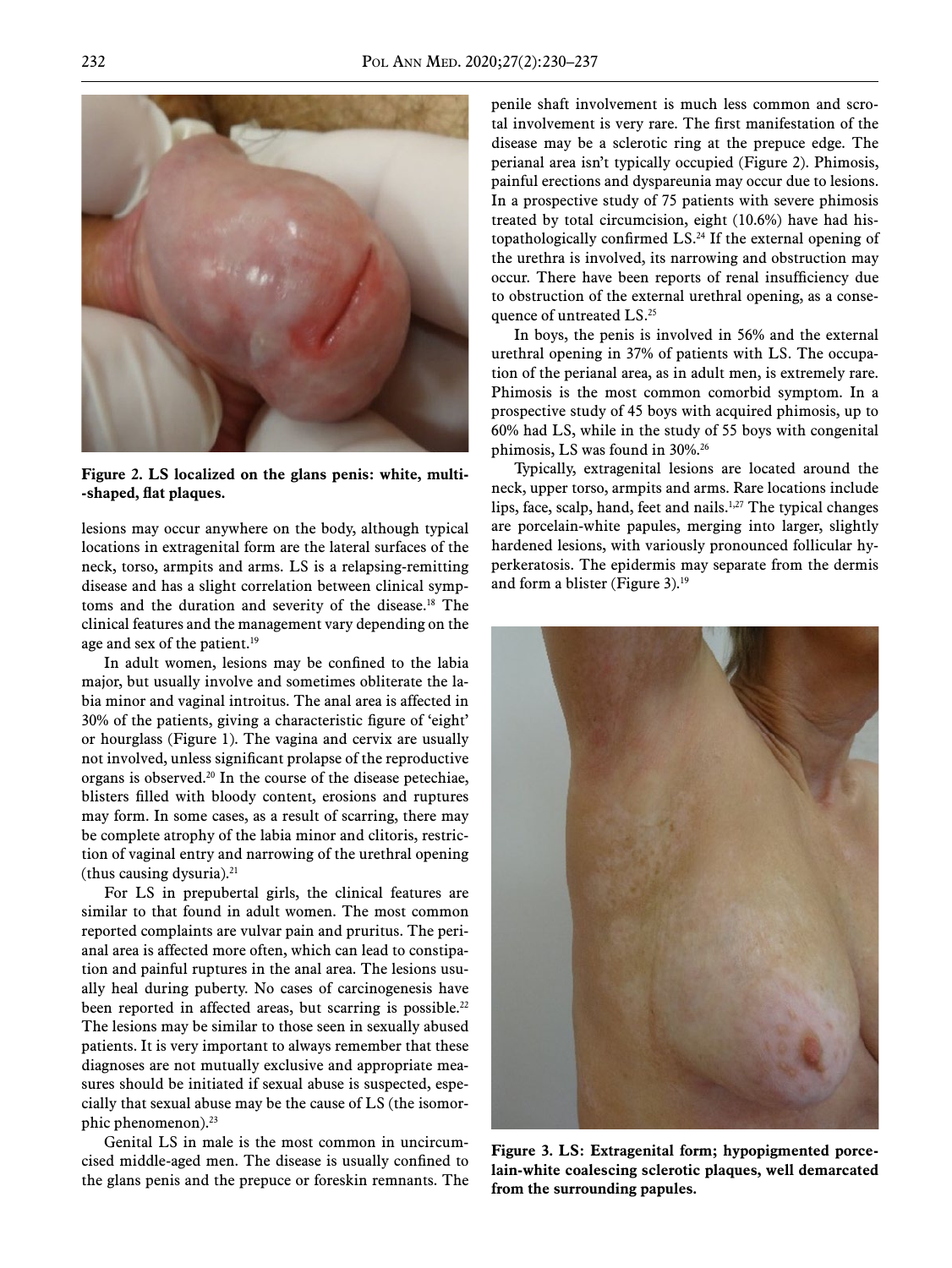#### **4.3. Risk of cancerization**

In the genital form of LS, an increased risk of squamous cell carcinoma (SCC) is observed. For women, the risk ranges from 3.5 to 5%.28 However, histopathological examinations of vulvar SCC indicate that about 60% of SCC develops from LS.<sup>29,30</sup> The lesions appear about 10 years after the first signs of LS and the age over 70 years is an important risk factor. In case of men, the incidence is also around 5%. The histopathological confirmation of LS can be found in 23%–40% of patients with diagnosed SCC of the penis. No cancerization was found in children with LS.<sup>31,32</sup>

#### **4.4. Diagnosis**

Diagnosis of LS is most often based on the clinical presentation and in cases with a typical course of the disease the biopsy is not necessary. The histopathological examination is recommended if atypical features occur, the disease doesn't respond to properly conducted treatment or there is a suspicion of cancer (persistent hyperkeratosis, erosions, erythema, new nodular or papular lesions). In young adult women, LS is less common, therefore, histopathological examination should be considered to confirm the diagnosis. The differential diagnosis of LS should include: [acroderma](https://emedicine.medscape.com/article/1051695-overview)[titis chronica atrophicans](https://emedicine.medscape.com/article/1051695-overview), [anetoderma,](https://emedicine.medscape.com/article/1073850-overview) atrophie blanche, [atrophoderma of Pasini and Pierini](https://emedicine.medscape.com/article/1073949-overview), [Bowen disease](https://emedicine.medscape.com/article/1100113-overview), c[hild](https://emedicine.medscape.com/article/915841-overview) [sexual abuse,](https://emedicine.medscape.com/article/915841-overview) [complications of dermatologic laser surgery,](https://emedicine.medscape.com/article/1120837-overview) [cutaneous squamous cell carcinoma](https://emedicine.medscape.com/article/1965430-overview), [cutaneous T-cell lym](https://emedicine.medscape.com/article/2139720-overview)[phoma](https://emedicine.medscape.com/article/2139720-overview), [dermatologic manifestations of GVHD,](https://emedicine.medscape.com/article/1050580-overview) e[rythropla](https://emedicine.medscape.com/article/1100317-overview)[sia of Queyrat,](https://emedicine.medscape.com/article/1100317-overview) e[xtramammary Paget disease](https://emedicine.medscape.com/article/1100397-overview), genital ulcerative disease, [lichen nitidus,](https://emedicine.medscape.com/article/1123127-overview) l[ichen planus,](https://emedicine.medscape.com/article/1123213-overview) [morphea](https://emedicine.medscape.com/article/1065782-overview), [tinea](https://emedicine.medscape.com/article/1091575-overview) [versicolor,](https://emedicine.medscape.com/article/1091575-overview) [vitiligo.](https://emedicine.medscape.com/article/1068962-overview) It is extremely important to remember that the biopsy material should be taken from the most active area of sclerosis.19

The histological picture of LS is characteristic and any differences result from the duration of the disease, the age of the patient and the location of the lesion. It is characterized by the occurrence of hyperkeratosis, significant thinning with loss of the normal rete ridge pattern, follicular plugging and atrophy of the epidermis. Vacuolar degeneration of the basal layer, loss of elastic fibers and vascular ectasia can be seen. The dominant feature is edema and homogenization of collagen just under the epidermis. These changes may extend to the middle layers of the dermis. Below there are streaked lymphocytic and histiocytic infiltrates. In contrast to anogenital one, the extragenital LS form is not associated with an increased risk of cancer transformation into squamous cell carcinoma.33 Some authors consider that LS is a superficial variant of morphea occurring mostly in the genital area.<sup>34</sup> Although there are some similarities between LS and morphea, their exact relationship remains debated and those diseases are considered as separate entities.<sup>35</sup> Interestingly, there are studies which show that genital LS is significantly more frequent in patients with morphea than in controls.35,36 The study performed by Kreuter et al. revealed that 5.7% of morphea (27 out of 472 cases) coexist with LS et atrophicus (LSA).<sup>36</sup> This result show that it is mandatory to perform a complete examination, especially of the genital mucosa in patients with morphea.

#### **4.5. Treatment**

To properly treat and prevent possible complications of LS, an interdisciplinary approach to patients care and timely diagnosis of the disease are extremely important. The essence of treatment is to control symptoms, prevent and treat complications and search for early signs of cancer. The treatment regimen of the anogenital form of LS should include:

- (1) Minimizing irritants replacing soap with other mild cleaning agents, avoiding artificial fabrics. Silk underwear rather than cotton one is recommended.
- (2) Moisturizing with emollients or sodium hyaluronate.
- (3) Treatment of co-existing infections.
- (4) Use of corticosteroid anti-inflammatory therapy.
- (5) In cases resistant to corticosteroids, topical calcineurin inhibitors, retinoids for hyperkeratotic lesions, or photodynamic treatment should be considered. In male – circumcision.
- (6) In case of cancer complete excision of the lesion.
- (7) Providing psychological or psychiatric care to the patient.
- $(8)$  Long term observation.<sup>18</sup>

#### **4.5.1. First line treatment**

According to the guidelines of the British Association of Dermatologists regarding the management of LS, the gold standard in the treatment are superpotent and potent topical corticosteroids. It is recommended to use 0.05% clobetasole propionate in cream twice a day for 12 weeks.<sup>19</sup> The therapy reduces pain, itching and inflammatory infiltration. After the treatment, the reduction of epidermal atrophy and hyperkeratosis is observed. The erosions heal, the whitish plaques and roughness disappear. In addition, sensitivity to less potent corticosteroids increases. This therapy is safe and effective for both women and men.4 Skin thinning and erythema may occur, but these changes disappear quickly after discontinuation of the treatment. Corticosteroids are also effective in children. It is reported that 70%–80% of boys with phimosis can avoid circumcision thanks to corticosteroid therapy.37 Topical corticosteroid treatment can be safely used in pregnant and lactating women. In the case of slight scarring, natural delivery (with early episiotomy) is possible.19 However, it is important to remember about possible side effects of chronic corticosteroid therapy such as: atrophy, formation of stretch marks, rebound reactions, fungal infections, reactivation of human papillomavirus (HPV) and herpes simplex virus infection or systemic absorption of corticosteroids. When the therapy is effective, local corticosteroids should be used as needed when symptoms of the disease recur. If symptoms persist after 12 weeks of treatment, it is recommended to check compliance, reconsider diagnosis (biopsy if needed) and continue topical therapy to control symptoms and prevent further scarring. The use of the second- and third-line treatment methods should be also considered (Table 1).

#### **4.5.2. Second- and third-line treatment**

There are few reports about positive effect on pruritus, disease progression and scarring by intralesional triam-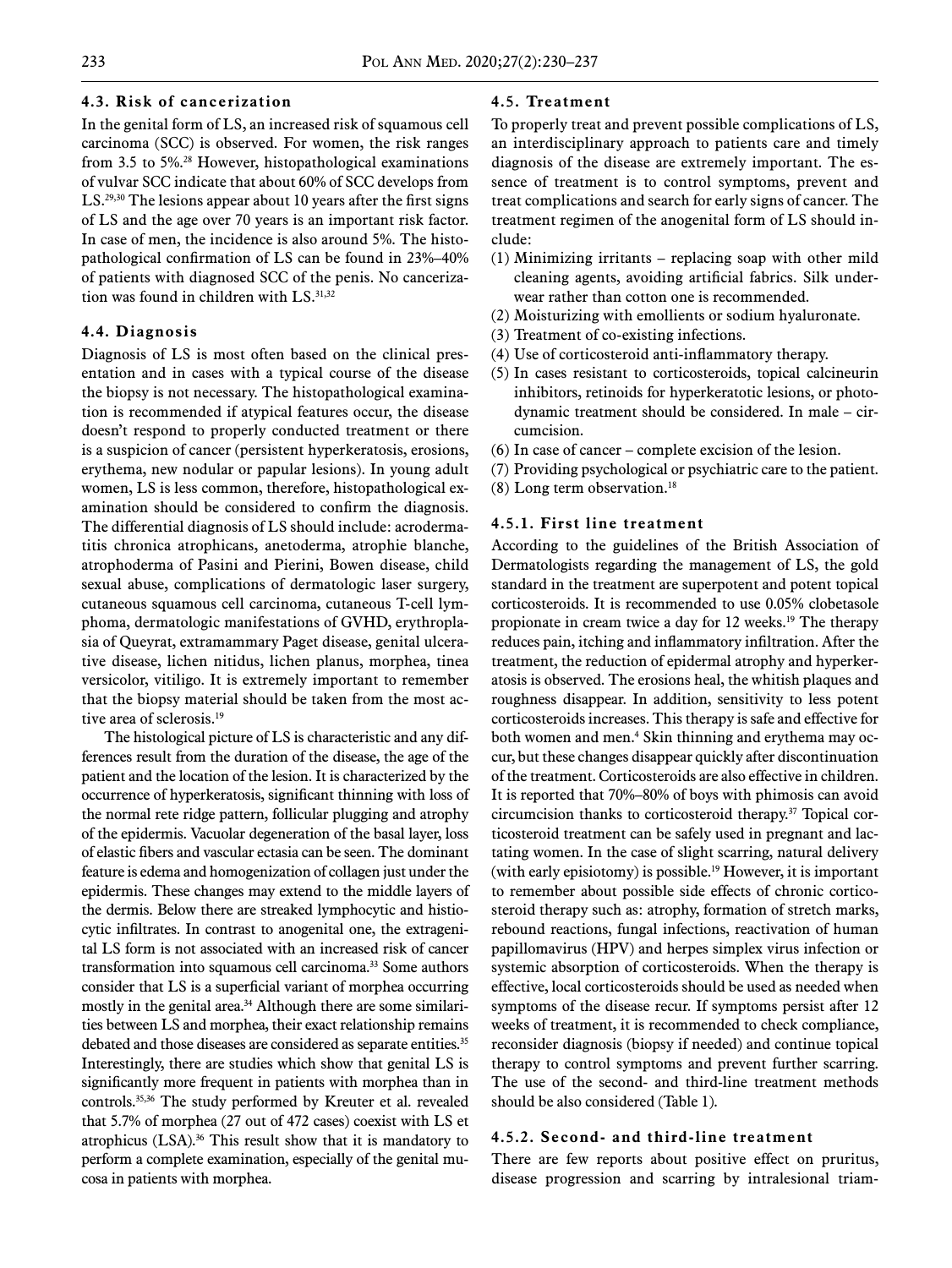| Treatment                                            | <b>Efficacy</b>                                                                  |                                                                            |
|------------------------------------------------------|----------------------------------------------------------------------------------|----------------------------------------------------------------------------|
|                                                      | Women                                                                            | Men                                                                        |
| First line treatment                                 |                                                                                  |                                                                            |
| Topical corticosteroids (Clobetasol propio-<br>nate) | Improvement in 75% after 3 months of treat-<br>ment<br>Complete remission in 20% | Improvement in 76% after 7 weeks of treatment<br>Complete remission in 50% |
| Second line treatment                                |                                                                                  |                                                                            |
| Tacrolimus $0.1\%$ or $0.03\%$                       | Complete response in 34% after 12 weeks<br>Partial improvement in 29%            | Complete response in 36%<br>Partial improvement in 29%                     |
| Surgical treatment                                   | Only when there are complications                                                | 90%–100% cure after circumcision                                           |
| Third line treatment                                 |                                                                                  |                                                                            |
| <b>Retinoids</b>                                     | Complete response in 50%-60%<br>Partial response in 20%-30%                      | No reports                                                                 |
| Photodynamic therapy                                 | Some effects are reported                                                        | Some effects are reported                                                  |
| Carbon dioxide laser                                 | Some effects are reported                                                        | Some effects are reported                                                  |
| UV1 light                                            | Some effects are reported                                                        | No reports                                                                 |
| Platelet-rich plasma therapy                         | Some effects are reported                                                        | No reports                                                                 |
| HIFU                                                 | Some effects are reported                                                        | No reports                                                                 |

#### **Table 1. Summary of LS treatment methods in adults.4**

cinolone acetonide injections.<sup>38</sup> It is also possible to use calcineurin inhibitors (tacrolimus, pimecrolimus), topical or oral retinoids (tretinoin, isotretinoin), antifungal drugs (cyclopiroxolamine), moisturizing agents with sodium hyaluronate (cicatridine), but the treatment with local potent corticosteroids remains the method of choice.4

There are studies which show reduction in symptoms by the use of a moisturizers. Regular use of emollients seems to be extremely important in local treatment. After the induction of remission with topical corticosteroids in women with vulvar LS, Cattaneo et al. observed good disease control through maintenance therapy with only emollient during the 24-week observation period. Emollients give symptoms relief after the initial treatment with topical corticosteroids.39 As literature data suggests, topical testosterone, estrogen progesterone and hormone replacement therapy should not be used.<sup>40</sup>

Surgical procedures in women with anogenital LS should be limited to patients with vulvar intraepithelial and malignant tumors or to correcting scarring that impairs normal functioning. For LS in men who have failed first-line treatment, or if the disease has progressed resulting in structural changes due to scars, circumcision is indicated with the efficacy rate 76%–100%.<sup>41</sup> Some of the authors claim that total circumcision is the therapy of choice because it completely removes all the affected tissues and allows the regression of lesions.42 The removal of the foreskin changes the local environment, which plays an important role in the etiopathogenesis of LS. The other surgical options are dilating or surgically correcting meatal stenosis and various urethroplasty techniques. An interesting research describes the group of 107 patients who underwent surgery for a LS urethral stricture, with excision of the involved urethra and replacement with grafts. In 42 (39%) of these cases skin (genital or not) was used for substitution and there was an almost 90% stricture recurrence rate during a long term follow-up. The other 65 patients (61%) underwent reconstruction with buccal and/or bladder mucosa and there have been no recurrences reported in longterm follow-up.<sup>43</sup> There are reports of using carbon dioxide laser as an alternative to an incisional surgery to ablate LS on the glans and for the dilatation of proximal strictures.<sup>44,45</sup>

Photodynamic therapy is a method that brings promising results in the treatment of LS. The term 'photodynamic therapy' (PDT) was used for the first time in the early XX century by von Tappeiner. It uses light of a specific wavelength, which activates the photosensitizer, causing the production of reactive oxygen forms that exert a cytotoxic effect on affected cells by necrosis or apoptosis. The advantage is the selective effect on the diseased cells. Three conditions must be fulfilled for the occurrence of photooxidation: the use of a photosensitizer which accumulates selectively in abnormal tissues, the presence of oxygen and the use of a light source emitting waves of the length absorbed by the used agent.<sup>46</sup> Among the photosensitizers available on the global pharmaceutical market, the majority are derivatives of porphyrins, chlorite and phthalocyanines. The first-generation photosensitizers include hematoporphyrin derivatives (HpD, Photofrin). The second generation is: 5-aminolevulinic acid (ALA) and its esters, benzoporphyrin derivative (BPD), lutetium texaphyrin, temoporfin (mTHPC, Foscan), tin ethiopururine (SnET2) and taloporfin sodium. The third generation includes compounds that are combinations of photosensitizers with monoclonal antibodies. The best-known topical photosensitizer is ALA. In most clinical PDT applications with current sensitizers, the required dose of light and irradiance are acceptable to the patient  $37-200$  J/cm<sup>2</sup>, and the irradiation density doses 50–150 mW/cm<sup>2</sup> for wavelengths 630 nm, 650 nm and 670 nm. In clinical conditions, the exposure time is also limited to  $15-20$  minutes (Table 2).<sup>47</sup>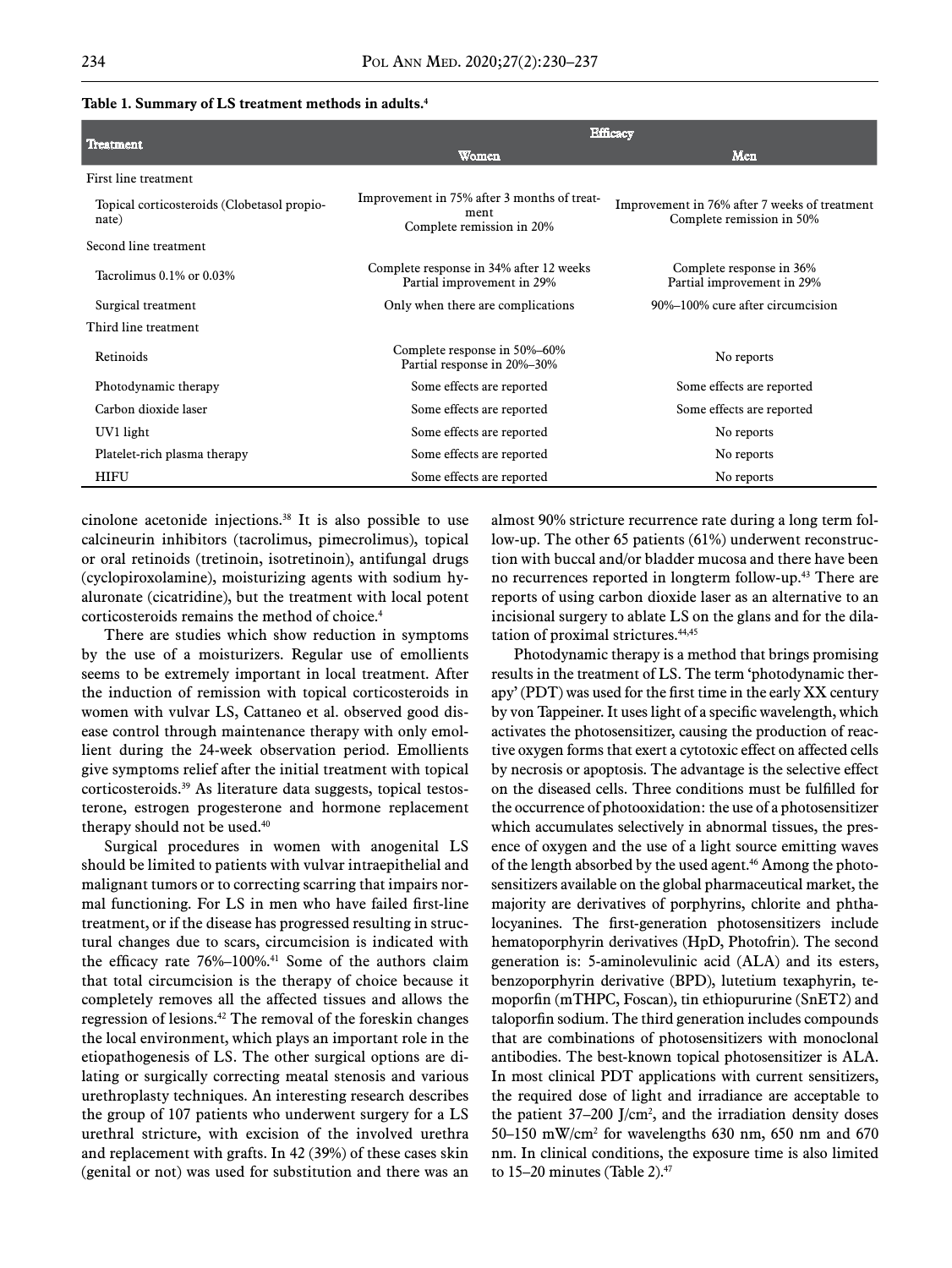#### **Table 2. The wavelength of light used in PDT.**

| Wavelength of light | Use in treatment                                                   |
|---------------------|--------------------------------------------------------------------|
| 390–410 nm          | Photodiagnosis and therapy of superficial lesions (eg acne)        |
| $625 - 640$ nm      | Therapy (first generation sensitizers: HpD, Photofrin, PPIX)       |
| $650 - 670$ nm      | Therapy (second generation sensitizers: chlorins, phthalocyanines) |



**Figure 4. LS of the anogenital area: pre-photodynamic therapy; presence of erythema, edema, numerous erosions. The lesions were accompanied by severe itching and pain.**

Many descriptions of the effectiveness of photodynamic therapy are available in the literature.<sup>48–50</sup> The effectiveness of the abovementioned method is also confirmed by the authors' own experience (Figures 4 and 5). To date, there are no official recommendations for phototherapy of anogenital LS. The authors perform the procedure with the use of an LED lamp (red light with a wavelength of 635 nm), a dose of 40 J/cm<sup>2</sup> with a radiation intensity of 70%–80%, after applying an ointment with a photosensitizer (5-ALA) for 3 h. Depending on the effects of therapy, it is recommended to perform 1–5 treatments at intervals of several weeks.

There are also the first reports of the use of plateletrich plasma therapy in the treatment of LS. The group of 31 patients suffering from LS participated in the study consisting of an injection of platelet-rich plasma. After 12 months of follow-up, an improvement was observed in 19 patients (62%), stable state in 11 patients (35%), and worsening of the disease in 1 patient  $(3\%)$ .<sup>51</sup> The use of UVA1



**Figure 5. Condition after a cycle of three photodynamic therapy treatments. Visible reduction of inflammation, healing of erosions. Subjective complaints have completely disappeared.**

phototherapy in the treatment of LS is also studied. In 7 patients with severe vulvar LS, not responding to treatment with the strongest corticosteroids, UVA1 therapy was applied (340–400 nm at a distance of 30 cm, 65–74 mW/cm2 ), irradiations were performed 3–5 times a week (15–65 exposures). A very good therapy effect was observed in two patients.<sup>52</sup> There are few reports about successful treatment of LS with  $CO_2$  laser. Windahl have treated 62 patients with penile LS with carbon dioxide laser (15–20 W, defocused beam). During follow-up after an average of 30 months, 76% patients had no signs of disease.<sup>53</sup> Some authors report satisfactory results after treatment with focused ultrasound. Ruan et al. have treated 41 women with vulvar LS with HIFU (power range 3.0–4.7 W and frequency 9–10 MHz). After the treatment 13 patients were asymptomatic, 21 had improvement, in 7 there was persistent disease, 4 had recurrence.<sup>54</sup> Despite promising results, all those methods require further research.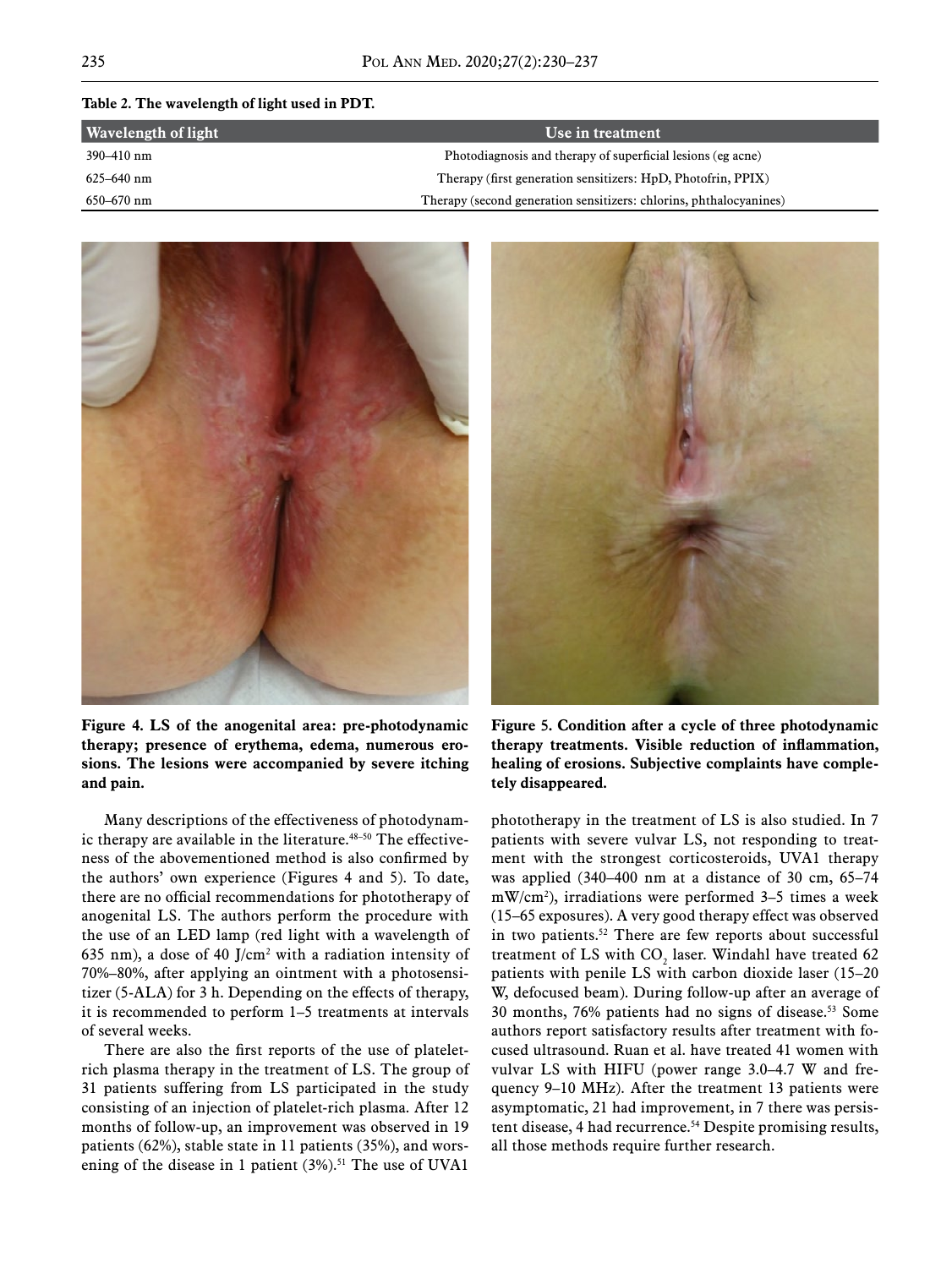#### **5. CONCLUSIONS**

- (1) LS has a significant impact on patients' quality of life, especially sexual functioning.
- (2) Patients should be informed on which changes (eg. ulceration) might indicate malignant transformation and mandate an immediate reevaluation.
- (3) LS is a disease that presents numerous challenges for doctors specializing in dermatology, gynecology, urology and pediatrics. An interdisciplinary approach is crucial to achieve therapeutic success and patient's satisfaction.

#### **Conflict of interest**

None declared.

#### **Funding**

None declared.

#### **References**

- <sup>1</sup> Tasker GL, Wojnarowska F. Lichen sclerosus. *Clin Exp Dermatol*. 2003;28(2):128–133. https://doi.org/10.1046/j.1365- 2230.2003.01211.x.
- <sup>2</sup> Powell JJ, Wojnarowska F. Lichen sclerosus. *Lancet*. 1999;353(9166):1777–1783. https://doi.org/10.1016/s0140- 6736(98)08228-2.
- <sup>3</sup> Kirtschig G. Lichen sclerosus Presentation, diagnosis and management. *Dtsch Arztebl Int*. 2016;113(19):337–343. https://doi.org/10.3238/arztebl.2016.0337.
- Kirtschig G, Becker K, Günthert A, et al. Evidence-based (S3) Guideline on (anogenital) Lichen sclerosus. *J Eur Acad Dermatology Venereol*. 2015;29(10):e1–e43. https://doi. org/10.1111/jdv.13136.
- <sup>5</sup> Harrington CI, Dunsmore IR. An investigation into the incidence of autoimmune disorders in patients with lichen sclerosus and atrophicus. *Br J Dermatol*. 1981;104(5):563–566. https://doi.org/10.1111/j.1365-2133.1981.tb08172.x.
- Birenbaum DL, Young RC. High prevalence of thyroid disease in patients with lichen sclerosus. *J Repr Med Obstet Gy-*
- Edmonds E, Barton G, Buisson S, et al. Gene expression profiling in male genital lichen sclerosus. *Int J Exp Pathol*. 2011;92(5):320–325. https://doi.org/10.1111/j.1365- 2613.2011.00779.x.
- <sup>8</sup> Oyama N, Chan I, Neill SM, et al. Autoantibodies to extracellular matrix protein 1 in lichen sclerosus. *Lancet*. 2003;362(9378):118–123. https://doi.org/10.1016/s0140- 6736(03)13863-9.
- Lowenstein EB, Zeichner JA. Intralesional adalimumab for the treatment of refractory balanitis xerotica obliterans. *JAMA Dermatology*. 2013;149(1):23–24. https://doi. org/10.1001/2013.jamadermatol.39.
- <sup>10</sup> Hofer MD, Meeks JJ, Mehdiratta N, Granieri MA, Cashy J, Gonzalez CM. Lichen sclerosus in men is associated with elevated body mass index, diabetes mellitus, coronary artery disease and smoking. *World J Urol*. 2014;31(2):105-108. https://doi.org/10.1007/s00345-013-1090-7.
- <sup>11</sup> Jeffcoate TNA. Chronic vulval dystrophies. Am  $\tilde{\tau}$  Obstet *Gynecol*. 1966;95(1):61–74. https://doi.org/10.1016/0002- 9378(66)90630-2.
- <sup>12</sup> Panet-Raymond G, Girard C. Lichen sclerosus et atrophicus. *Can Med Assoc J*. 1972;106(12):1332–1334.
- <sup>13</sup> Clark JA, Muller SA. Lichen sclerosus et atrophicus in children: A report of 24 cases. *Arch Dermatol*. 1967;95(5):476–482. https://doi.org/10.1001/arc-derm.1967.01600350038006
- <sup>14</sup> Friedrich EG. Vulvar dystrophy. *Clin Obstet Gynecol*. 1985;28(1):178–187. https://doi.org/10.1097/00003081- 198528010-00020.
- <sup>15</sup> Ditkowsky SP, Falk AB, Baker N, Schaffner M. Lichen sclerosus et atrophicus in childhood. *AMA J Dis Child*. 1956;91(1):52–54. https://doi.org/10.1001/archpedi.1956.02060020054012
- <sup>16</sup> Török E, Orley J, Gorácz G, Daróczy J. Lichen sclerosus et atrophicus in children. Clinical and pathological analysis of 33 cases. *Mod Probl Paediatr*. 1975;17:262–271.
- Edmonds E, Mavin S, Francis N, Ho-Yen D, Bvunker C. Borrelia burgdorferi is not associated with genital lichen sclerosus in men. *Br J Dermatol*. 2009;160(2):459–460. https://doi.org/10.1111/j.1365-2133.2008.08969.x.
- <sup>18</sup> Fistarol SK, Itin PH. Diagnosis and treatment of lichen sclerosus: An update. *Am J Clin Dermatol*. 2013;14(1):27–47. https://doi.org/10.1007/s40257-012-0006-4.
- <sup>19</sup> Lewis FM, Tatnall FM, Velangi SS, et al. British Association of Dermatologists guidelines for the management of lichen sclerosus, 2018. *Br J Dermatol*. 2018;178(4):839–853. https:// doi.org/10.1111/bjd.16241.
- <sup>20</sup> Zendell K, Edwards L. Lichen sclerosus with vaginal involvement: Report of 2 cases and review of the literature. *JAMA Dermatology*. 2013;149(10):1199-1202. https://doi. org/10.1001/jamadermatol.2013.4885.
- <sup>21</sup> Pugliese JM, Morey AF, Peterson AC. Lichen sclerosus: Review of the literature and current recommendations for management. *J Urol*. 2007;178(6):2268–2276. https://doi. org/10.1016/j.juro.2007.08.024.
- <sup>22</sup> Powell J, Wojnarowska F. Childhood vulvar lichen sclerosus the course after puberty. *J Repr Med Obstet Gynecol*. 2002;47(9): 706–709. https://doi.org/10.1097/00006254-200301000-00013.
- <sup>23</sup> Warrington SA, De San Lazaro C. Lichen sclerosus et atrophicus and sexual abuse. *Arch Dis Child*. 1996;75(6):512–516. https://dx.doi.org/10.1136%2Fadc.75.6.512.
- <sup>24</sup> Liatsikos EN, Perimenis P, Dandinis K, Kaladelfou E, Barbalias G. Lichen sclerosus et atrophicus: Findings after complete circumcision. *Scand J Urol Nephrol*. 1997;31(5): 453–456. https://doi.org/10.3109/00365599709030641.
- $25$  Christman MS, Chen IT, Holmes NM. Obstructive complications of lichen sclerosus. *J Pediatr Urol*. 2009;5(3): 165–169. https://doi.org/10.1016/j.jpurol.2008.12.007.
- <sup>26</sup> Mattioli G, Repetto P, Carlini C, Granata C, Gambini C, Jasonni V. Lichen sclerosus et atrophicus in children with phimosis and hypospadias. *Pediatr Surg Int*. 2002;18(4): 273–275. https://doi.org/10.1007/s003830100699.
- <sup>27</sup> Ramrakha-Jones VS, Paul M, McHenry P, Burden AD. Nail dystrophy due to lichen sclerosus? *Clin Exp Dermatol*. 2001;26(6):507–509. https://doi.org/10.1046/j.1365- 2230.2001.00878.x.
- <sup>28</sup> Micheletti L, Preti M, Radici G, et al. Vulvar lichen sclerosus and neoplastic transformation: A retrospective study of 976 cases. *J Low Genit Tract Dis*. 2016;20(2):180–183. https:// doi.org/10.1097/lgt.0000000000000186.